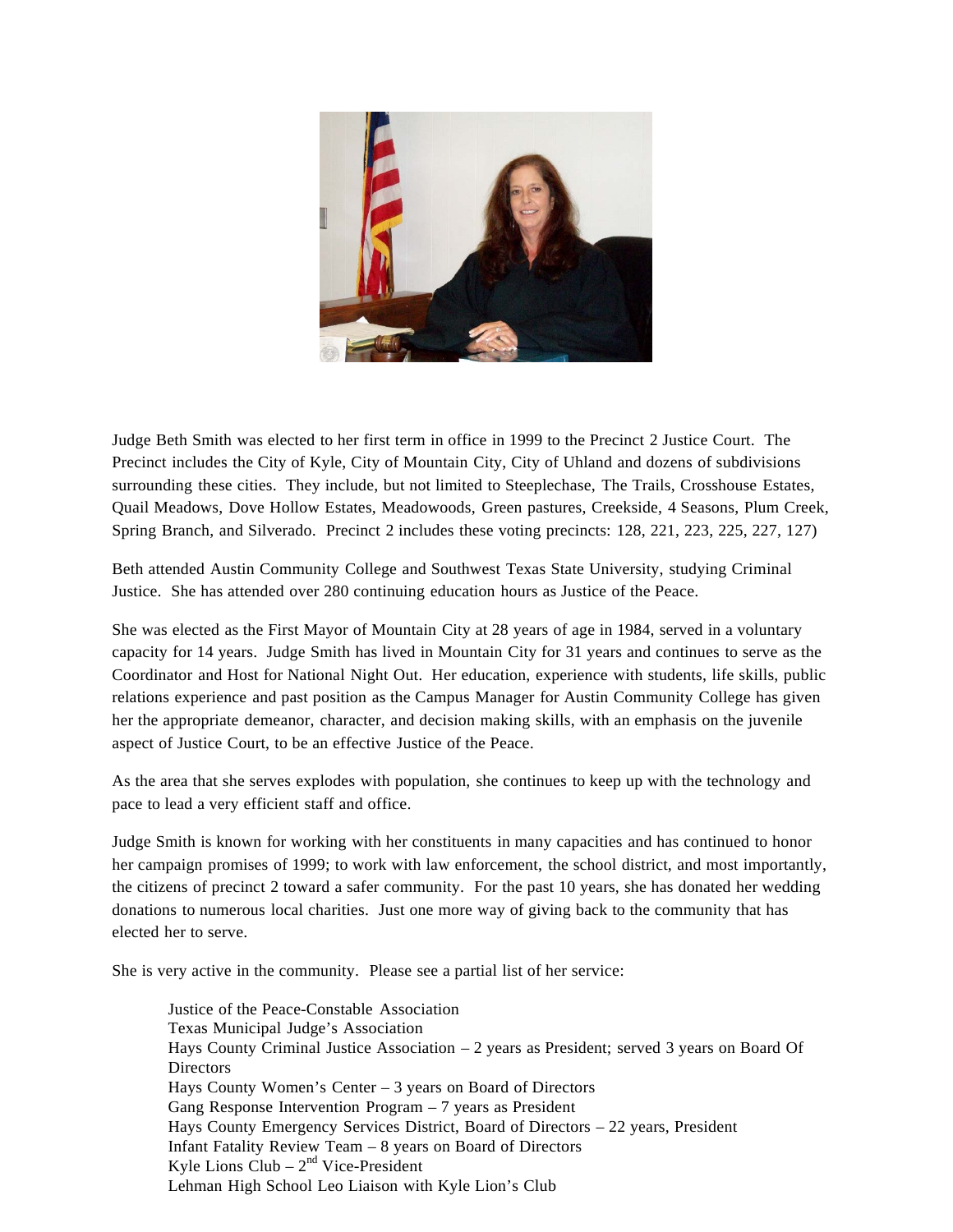Presented Shattered Dreams at Hays High School – 2 years, 2007-2008 Catalyst Annual Statewide Award for presentation of Shattered Dreams at Lehman High School Hays County Bail Bond Board – 5 years Kyle Area Senior Zone – Life Member City of Uhland Municipal Judge City of Niederwald – Municipal Judge City of Buda – Municipal Judge as of February 2009 Kyle Area Chamber of Commerce – Member Child Protective Services – 4 years Board of Directors Austin Community College Criminal Justice Division – 6 years, Board of Directors VFW Ladies Auxiliary - Life member, Board of Directors